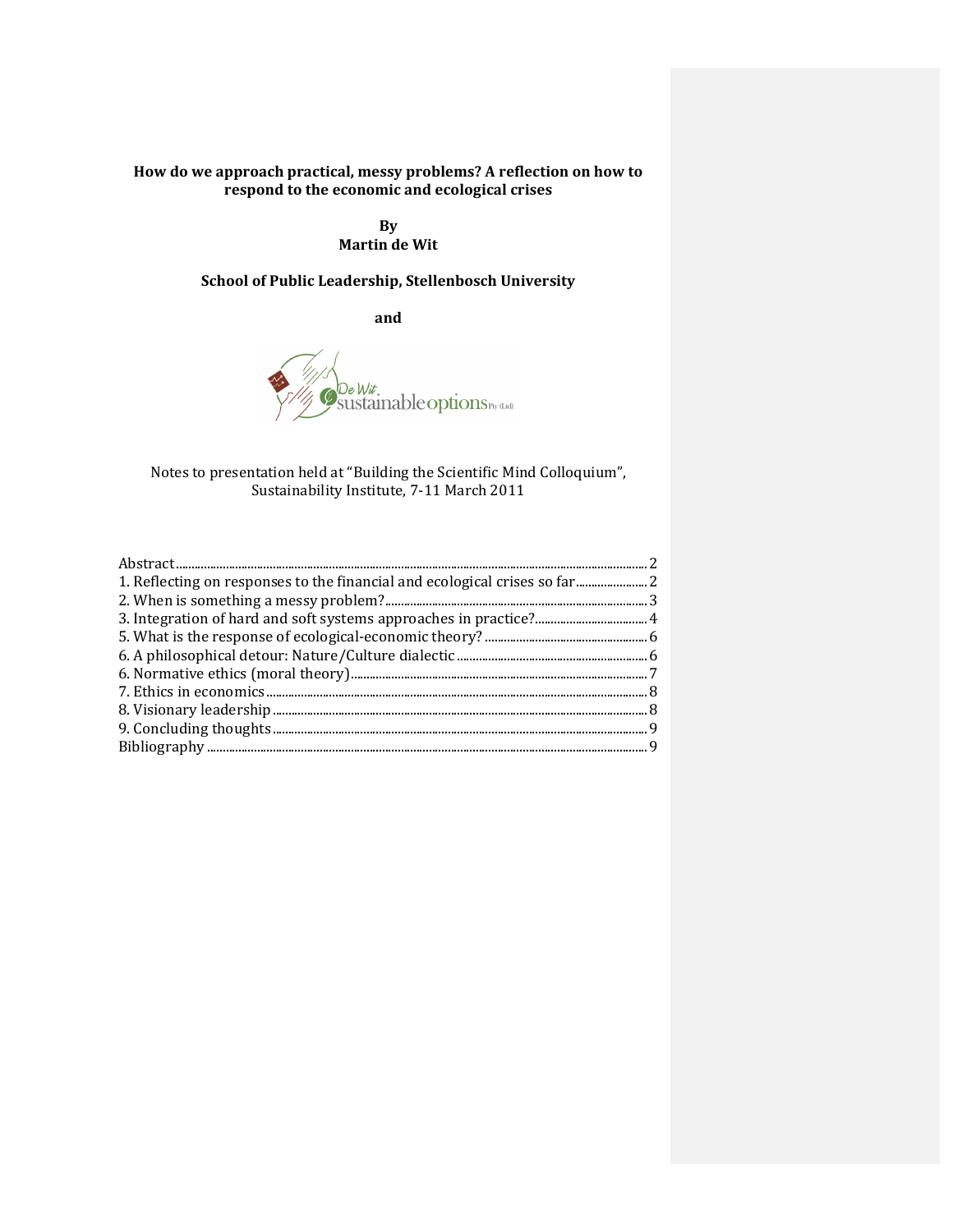### Abstract

#### [Slide 1]

The question how to approach practical, messy problems where problems are not well-defined remains actual. The recent financial and economic crisis, as well as an emerging ecological crisis, is an opportunity to reflect on deeper questions on how to approach and inform decisions in the real world. The expectation is that we do not only learn on how to do things better, but also on how to do things differently.

Preliminary readings suggest that to work towards a solution would include developing an approach that builds on a richer interpretation of the fullness of reality on an ontological level, and on an epistemological level includes at least three specific focus areas:

- a systems approach to messy problems that take account of both nature and culture
- an acknowledgment of and internalization of normative-ethical frameworks and
- the importance of visionary leadership.

These focus areas will be discussed against the backdrop of developments in especially the economic, but also in the environmental and policy sciences. It is expected that insights drawn from this analysis may also be relevant to approaches in other sciences as well.

# 1. Reflecting on responses to the financial and ecological crises so far

[Slide 2]

Integrated response in world to financial and ecological crises is Green New Deal. Green Economy strategies are launched. UNEP and ILO. Green Jobs (French et al 2009)

#### Krugman (2008:184):

What the world needs right now is a rescue operation…To do this, policy makers around the world need to do two things: get credit flowing again and prop-up spending

Keynesian style stimulus in economies (public spending programs, incentives, tax credits and tax cuts) to counter credit crunch and associated weak demand. One measure (late 2008/early 2009) is 15.6% of worldwide stimulus in green funds. Leader South Korea (80.5%), EU (58.7%) and China (37.8%). US at 11.6%. (Nick Robins, Robert Clover, and Charanjit Singh, "A Climate for Recovery," HSBC Global Research, London, 25 February 2009, and corrected summary table "The Green Dimension to Economic Stimulus Plans," issued 26 February 2009).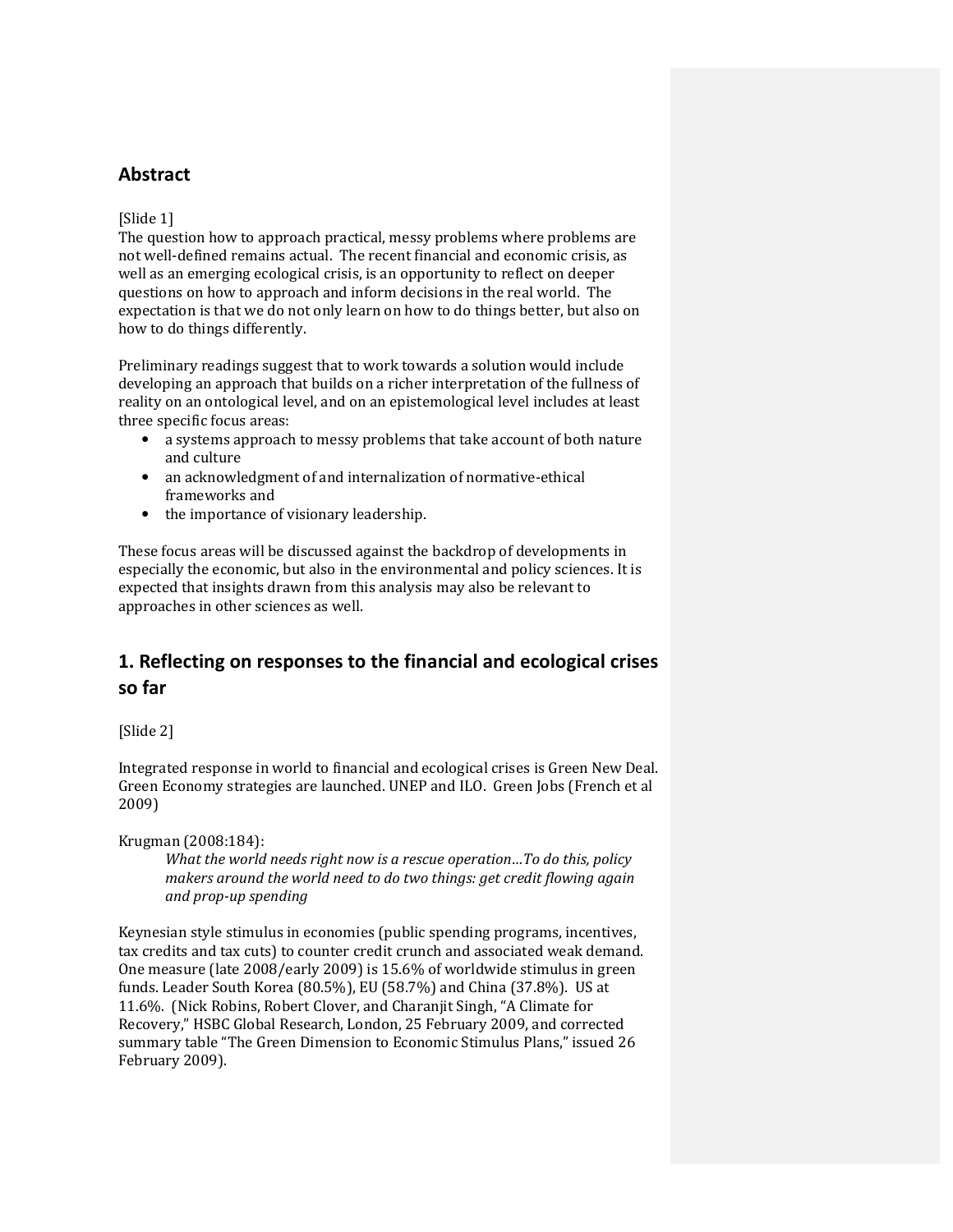Instrumental interventions (used existing structures and change): Responses are instrumental. Focussed economic simplicity. May help in short term and buy some time.

#### BUT

#### [Slide 3]

Instrumental interventions (change in existing structures to change):

• Choice between instrumental interventions e.g. between spending, incentives or tax credits

#### Plea for more structural interventions:

- Interventions in real/real (as opposed to financial and real) economy: Responses of decoupling/material intensity and new green economy market niches suggested (Peter, Swilling et al 2011).
- Interventions in structure/architecture of financial economy

#### Plea for normative interventions (direction of structure)

- Deeper level questions on how individuals and culture operate; deeper underlying problems with prevailing ethics, religion, culture, e.g. as argued to manifest for example in unfettered capitalism; issue how people behave (excessive hubris and greed)
- Any scientific approach (incl. the dominant economic culture approach) to real world problems is rooted in a particular view on reality. These worldviews need to be made explicit.

#### Plea for 'ontological' reflection (rethink what nature of reality is, ontology is "study of being, of what there is, of categories of being and how they relate to each other"):

- humanity has not interpreted and acted on the fullness of reality, but on selected reduced parts of it, leading to the crises (lack of connectedness)
- how the development of a rational, Western philosophy with a high degree of autonomy to humans in relation to nature have played a part in the ecological crises (humans perceived as separate to reality)

## 2. When is something a messy problem?

[Slide 4]

We can characterize the problem of responding to the financial and ecological crises as a messy problem, also referred to as ill-structured or ill-defined problems.

Messy problems are defined as situations in which there are large differences of opinion about the problem or even on the question of whether there is a problem (Ackoff, 1974).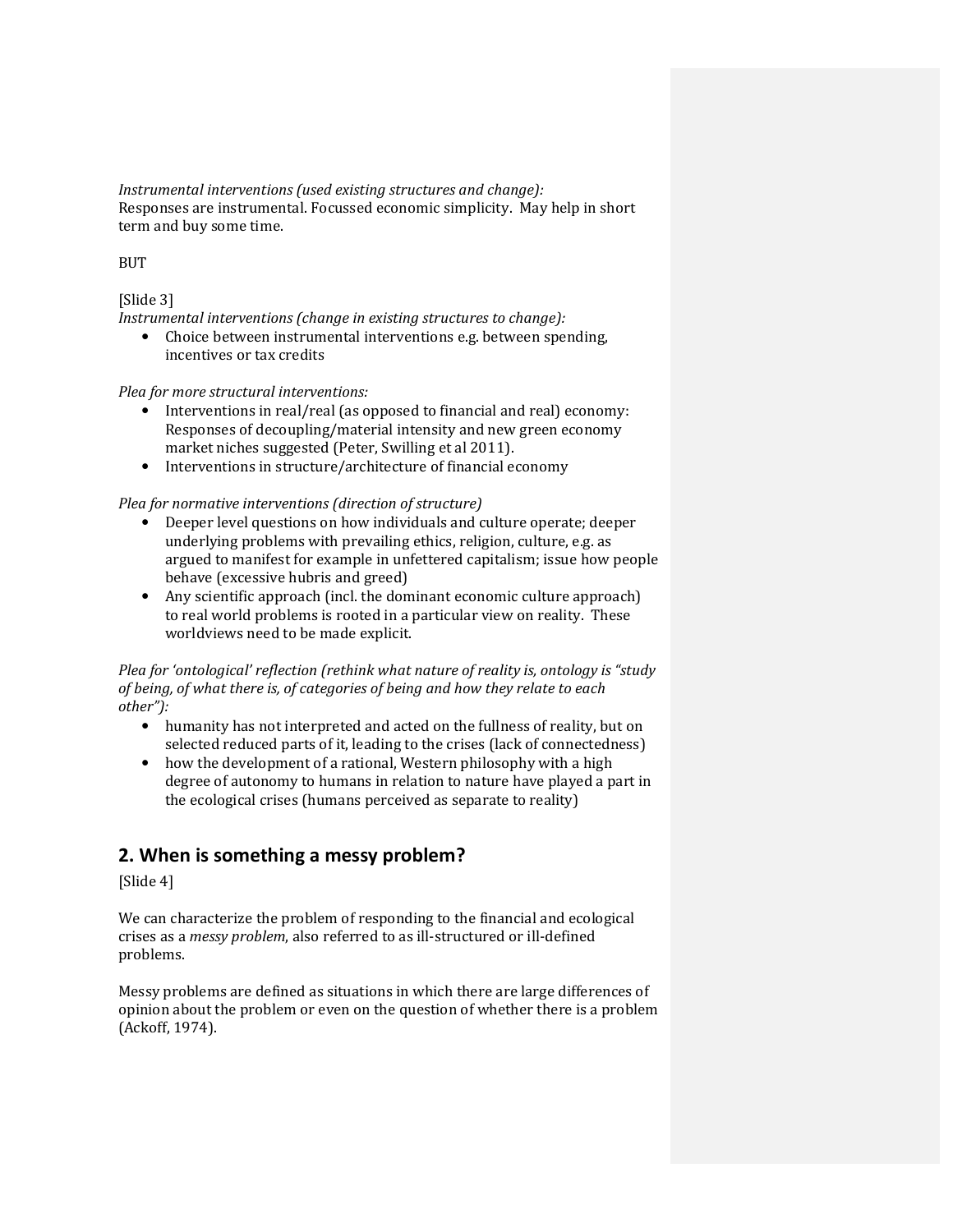The most fundamental issue of ill-structured problems is the divergence between opposing formulations of perceptions of a problem (Mitroff & Mason 1980).

Vennix (1999) referred to messy problems as those where opinions (in a management team) differ considerably.

Lachapella et al (2003): Wicked problems and messy situations are typified by multiple and competing goals, little scientific agreement on cause–effect relationships, limited time and resources, lack of information, and structural inequities in access to information and the distribution of political power.

Rittel & Weber (1973:160) described all problems of social policy as wicked problems: As distinguished from problems in the natural sciences, which are definable and separable and may have solutions that are findable, the problems of governmental planning—and especially those of social or policy planning—are illdefined; and they rely upon elusive political judgment for resolution.

## 3. Integration of hard and soft systems approaches in practice?

[Slide 5] Are systems approaches part of the solution?

Given the limitations of reductionist scientific disciplines, a systems approach may be required for messy problems. Any model is an abstractions of reality, and can never be interpreted as reality itself.

General systems theory does recognise the limitations of mechanistic scientific approaches in explaining reality without disregarding its valuable, although partial contributions (Boulding 1956, Von Bertalanffy .1972).

There are many different types of systems approaches, supported by various ontological starting-points, and applied to various different problems.

Hard modelling approaches are limited in developing an understanding the full system, and can usually at best describe the physical and biotic parts of reality. Such models are generally not well-designed to include the social and political dynamics of systems behaviour and control. The latter is a key aspect in implementing workable adaptation strategies.

The more complex a system is the less applicable hard systems approaches are. Hard systems approaches emanate in the engineering tradition and demand that objectives can be well defined. To better understand complex systems may involve lower level more determinative models with limited amount of state variables that give insight into certain partial aspects of the system. It may even include models that focus on the dynamics of the system on a higher level.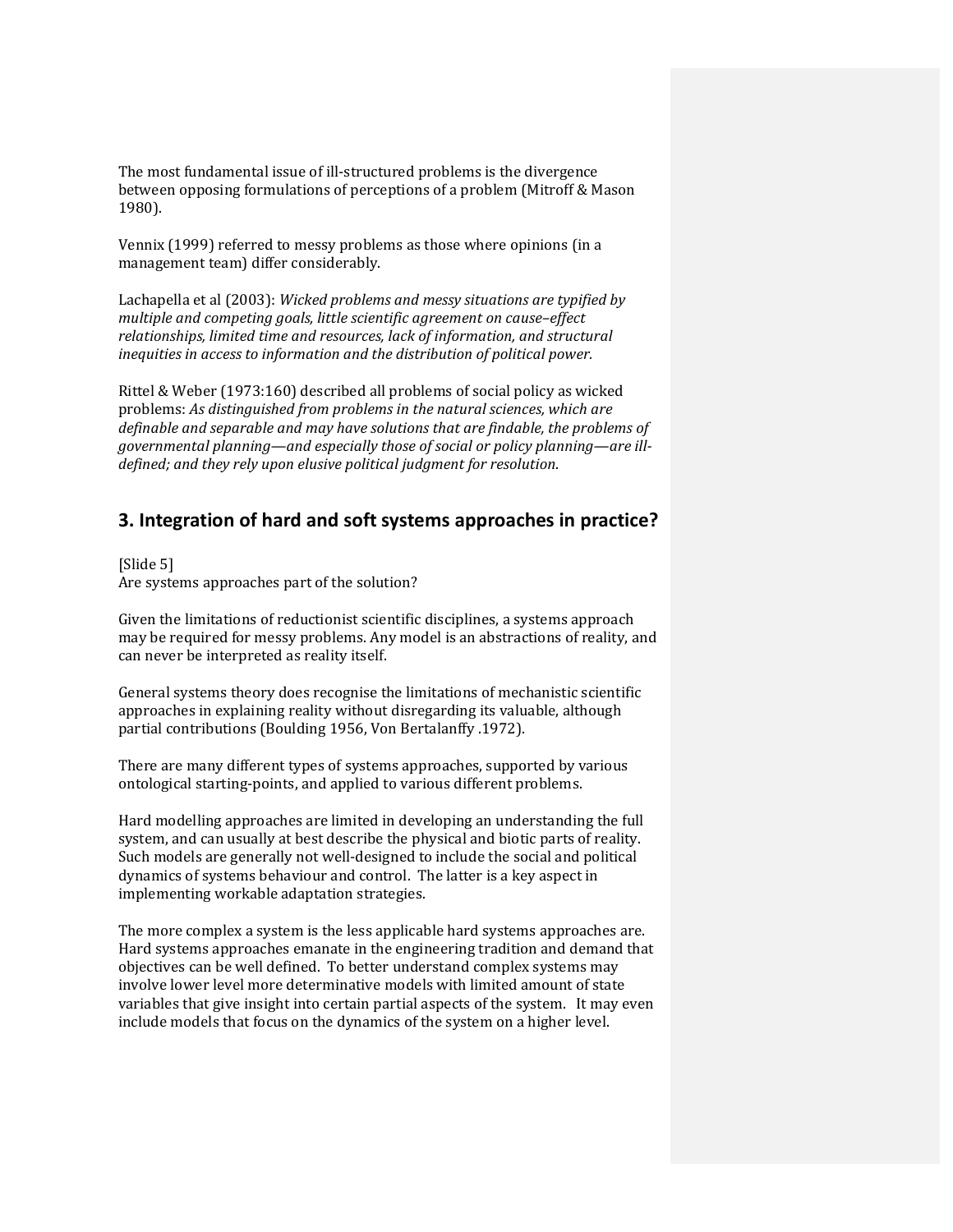An alternative is the soft-systems approach that focuses on a better understanding of a system through an iterative learning process and purposeful action based on this understanding. It is participatory in nature and accommodates the perceptions, judgements and values of system actors. This approach is helpful in engaging human beings, and provides a conceptual model of what could exist in the real world. It does not guarantee that this conceptual model conforms to reality though and the approach does not provide space for an ordered physical and social reality where structures and laws already exist to a large extent (Bergvall-Kareborn 2002).

Checkland (1981), the founder of the soft-systems approach further argues that human activity systems are fundamentally different from natural systems and needs a different approach. Soft-systems approaches have been further enhanced by group learning techniques (Vennix 1999).

There are real challenges in applying hard systems approaches to practical, social problems, but this does not necessarily justify the singular use of softsystem approaches. Ryan (2008), for example, observed that the deep divide between hard and soft system approaches runs in the belief in the one or the many, or the dichotomy between reductionism and pluralism.

It could be tentatively taken as a point of departure that the hard and soft systems approaches exclude each other, a premise that is not very helpful in solving real-world, messy problems that involve both nature and culture. Softsystems approaches tend to focus on human freedom and hard systems tend to focus on understanding and controlling the determinative laws of nature, which is often described in a mathematical language. The Kantian attempt to integrate nature and freedom is failing in defining an integrated systems approach that includes the fullness of reality.

Further work needs to concentrate on whether such an integrated approach is possible, and what the implications are of leaving each approach in its own domain with an ex post integration of results. There is some promising work on multi-modal systems theory that does recognise this problem and provides a solution by operating from a different philosophical ground-motive (De Raadt, 1989; Mirijamdotter 1998). Mediated systems approaches also provide some bridges between hard and soft systems (Van de Belt, 2005). The possibility of using such approaches for approaching messy problems needs to be further investigated.

Integrated systems analysis and modelling approaches are not new (Fiksel, 2006). Such models can assist in more effective decision making for sustainability, but are not a replacement of policy action and implementation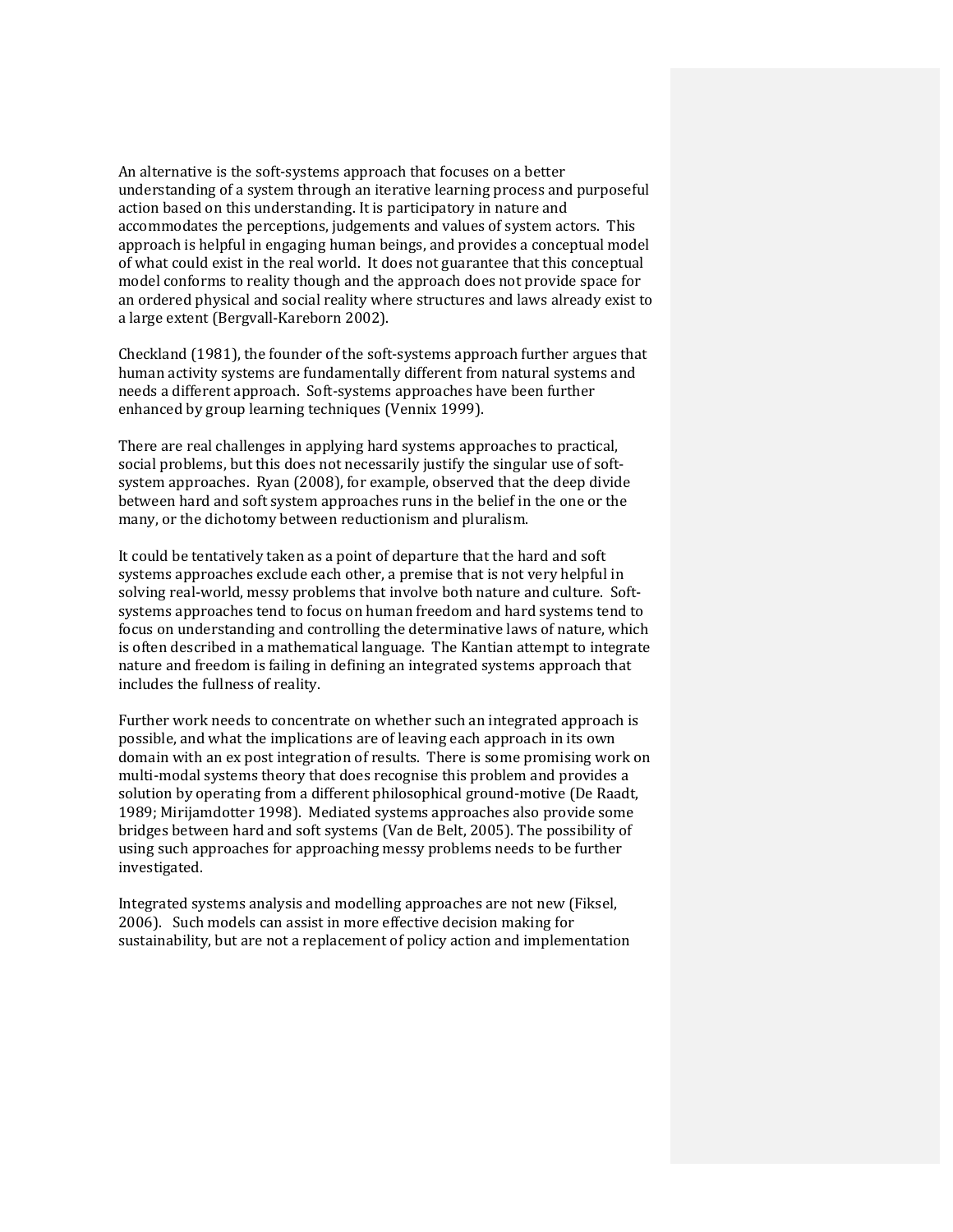# 5. What is the response of ecological-economic theory?

[Slide 6]

Kallis et al (2009)<sup>\*</sup>: The root of the crisis is the growing disjuncture between the real economy of production and the paper economy of finance. Exposition of economics taken too far – economism, ending with lots of paper assets with no real-world collateral, but real-world debts. Disjuncture real and paper economies, between ecology and economy (cost of ecol crises orders of magnitude higher). According to ecological economist Herman Daly, the current crisis is due to the overgrowth of financial assets relative to the growth of real wealth; there is too much liquidity, not too little.

Ecological Economics focus on putting nature back as key factor in economic analysis, positions economic system as subsystem of larger local and global ecosystems. Rejects homo economicus. Recognise multiple, incommensurable values. GDP critique.

Rise of globalised market as wedge between our contact with nature and with the moral consequences of the decisions we make. Gains from specialisation and exchange come at cost of detachment actors from (natural) realities and the moral implications of their decisions

Questions: What Reality, Whose Morality, Who drives change? Begs question what reality is and if we can perceive it in its fullness? If not, what are options?

Morality? Kallis et al paper points to Aristotelian ethics of living well. Guided by oikonomia. Safe to say that there is no one well-defined ethical theory of ecological economics

# 6. A philosophical detour: Nature/Culture dialectic

[Slide 7]

Whether philosophy has delivered the knowledge that does justice to the fullness of reality is an open question. The fullness of reality cannot be achieved in a singular theoretical philosophy. Even the greatest philosopher has limitations.

This requires synthesis, which in turn requires a reference framework, an overarching worldview on which basis this synthesis can be achieved. Such convictions provide a point of departure for any philosophy.

More study is required to identify an ontology that does justice to the richness of reality. The important point to note at this stage is that any scientific approach to the real world problems is rooted in a particular view on reality.

Throughout Western history, nature and culture have grown as separate concepts. From Greek philosophers dualism between mind and matter/body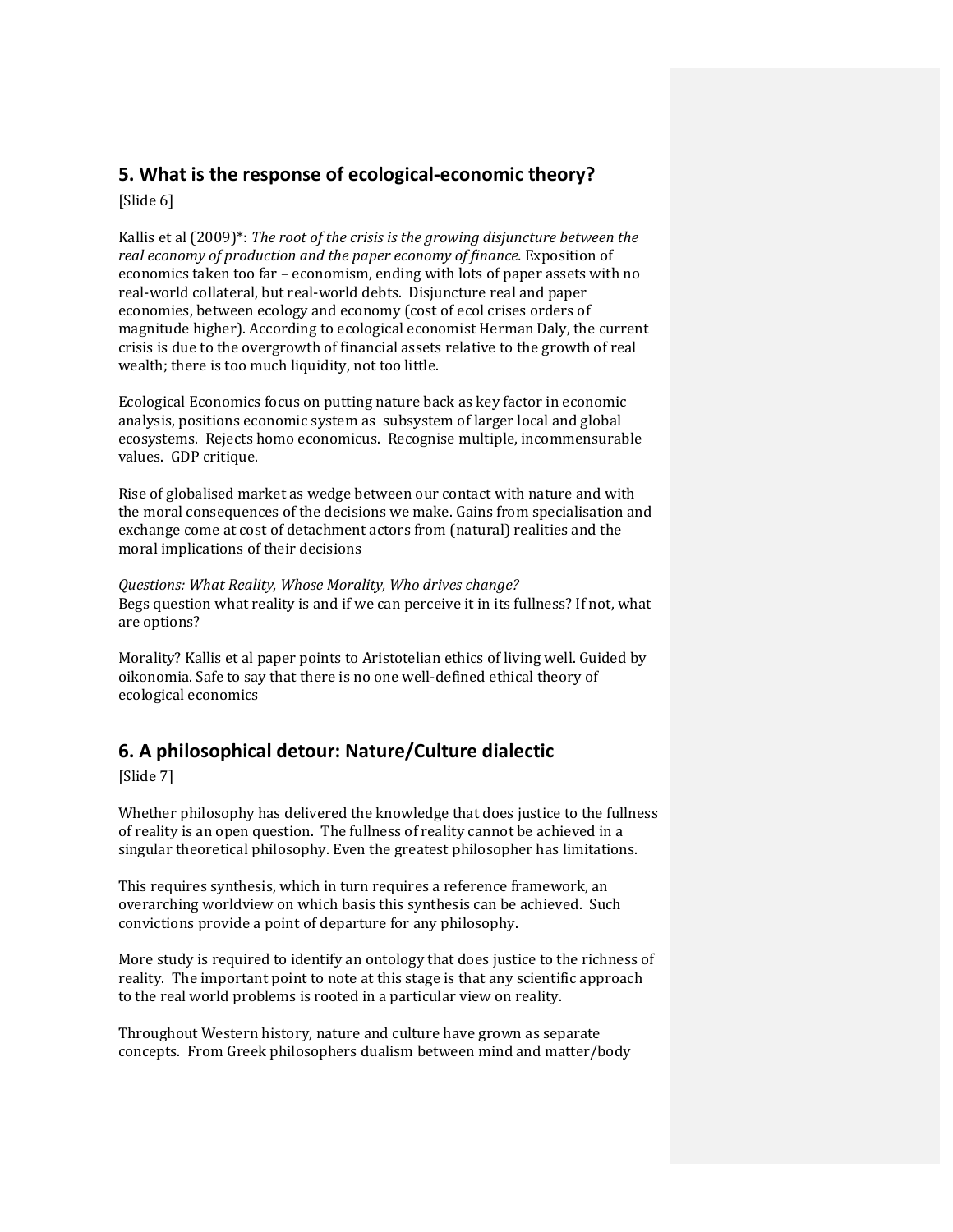and soul to nature and freedom motives. Env management trapped nature/culture dialectic (Loubser 2005).

Loubser: Polar dualism of nature and culture. From Greek philosophers dualism between mind and matter or body and soul to a dualism of nature and freedom (e.g. there are no limits)

hierarchically organized in Western ontology. Based on transcendental critique of worldview underlying this polar relationship outcome is less radical deconstruction and non-dualistic, less reductionist conception of nature and culture. How?

Tension between Humanity's arrogance of all-encompassing Reason and Nature as Archimedean point (Kantian system of Nature-Freedom), but reason resides in humans, living systems and ontologically part of nature (Loubser).

Is there philosophy that recognises diversity without sacrificing unity and coherence, incl. nature and culture? (Loubser 2005:17). Aspects of reality governed by laws – anankaistic (could not be disobeyed gravity) and normative. Every aspect of reality has normative and natural side.

There is an inherent tension between concepts of nature and culture in Western philosophical history. Is this a key underlying driver of ecological crises?

Practical instrumental and structural solutions to the financial and ecological crises have a limited reach, but how far can we go?

# 6. Normative ethics (moral theory)

[Slide 8]

Normative ethics (moral theory) is the study what makes actions right or wrong.

Practical situation: many different ethical theories, and it can be expected that different actors will have different ethical reference frameworks:

- Old Greek ethics focuses on self-knowledge (Socrates), self-realisation (Aristotle) or sereneness/being content (Stoic).
- Based on Aristotlean ethics, virtue ethics is focused on the intentions and character of a person, rather than on the acts itself.
- Consequential ethics is focused on good outcomes. In hedonistic, utilitarian ethics, such as applied in the discipline of economics, the focus is on maximising pleasure and minimising pain
- Deontological ethics certain types of acts are seen as intrinsically right or wrong. For example, in Kantian ethics, the focus is on duties and rules.
- In divine command theory, another form of deontological ethics, obedience to God's commands is the source of ethics.
- Postmodern ethics focuses on relational aspects and on the complex situation of actions, often assisted by narratives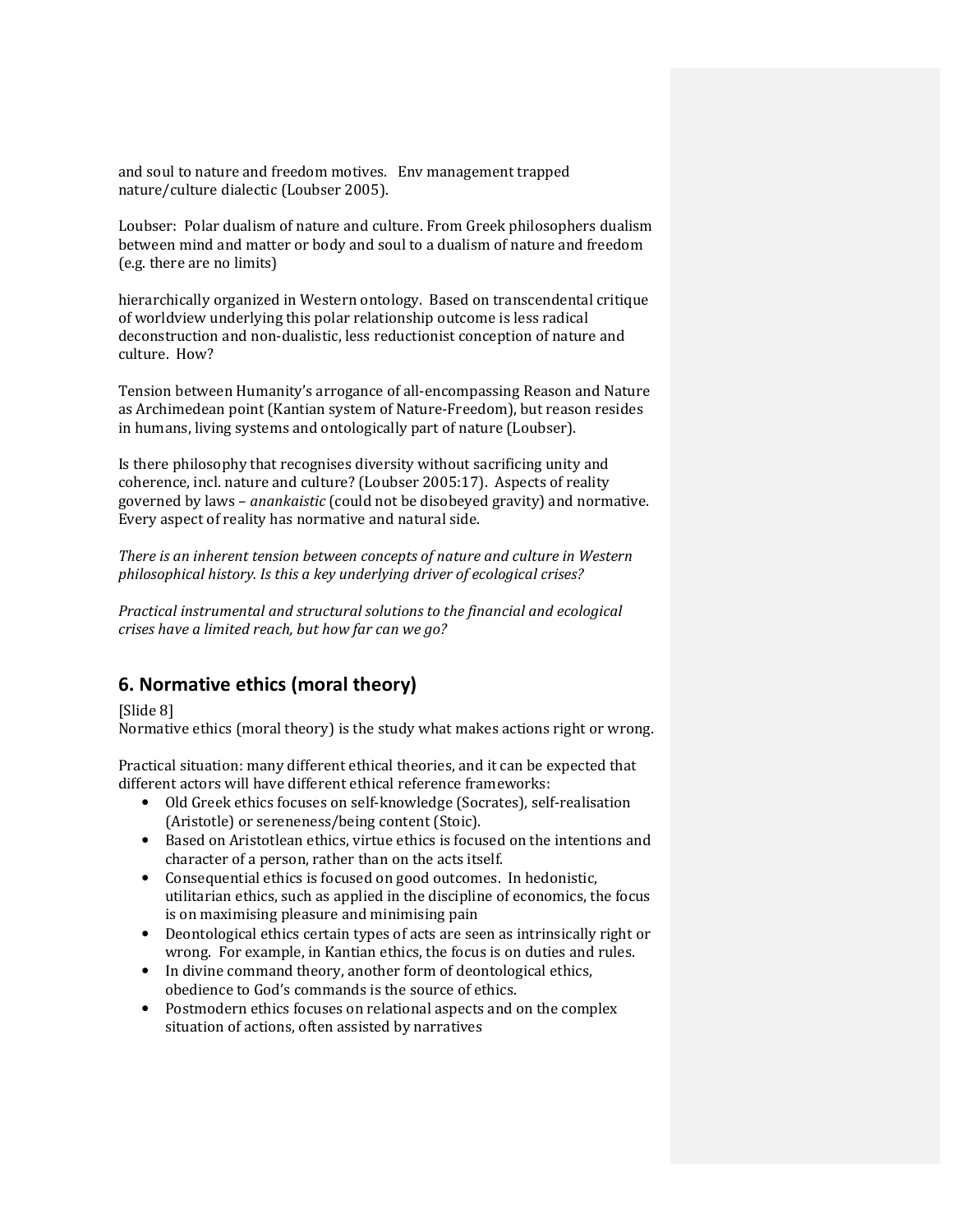## 7. Ethics in economics

[Slide 9] Consequential, Utilitarian ethic: pleasure and pain (Bentham)

Socially desirable outcomes from self-interested motivations

Adam Smith position (In Mills 1993):

(Men) could safely be trusted to pursue their own self-interest without undue harm to the community not only because of the restrictions imposed by the law, but also because they were subject to built-in restraint derived from morals, religion, custom and education

What happened to such in-built restraints?

- Runaway consumerism and onerous debt (Easterbrook, 2003)
- Always more is the silliest formula to live by.. (Goudzwaard 2001)
	- rather focus inner growth of economy than output growth

# 8. Visionary leadership

[Slide 10]

World in a dominant economic culture with autonomous humans increasingly detached from reality and morality. Obsession with material growth and consumption

In messy, practical situations visionary leaders will have to connect a (partial) understanding of a system with achievable objectives for that system.

Such leaders are willing to learn and adapt while systems change, but at the same time provide clear and purposeful direction for a system improvement. How to identify and work with visionary leaders in achieving objectives for adaptation strategies needs to be a specific focus.

Visionary leaders communicate and live real hope in troubled times

Gardner (1995) makes this point in his study of 20th century leaders, when he says:

The formidable challenge confronting the visionary leader is to offer a story, and an embodiment, that builds on the most credible of past syntheses, revisits them in light of present concerns, leaves open a space for future events, and allows individual contributions by the persons in the group. (p. 56)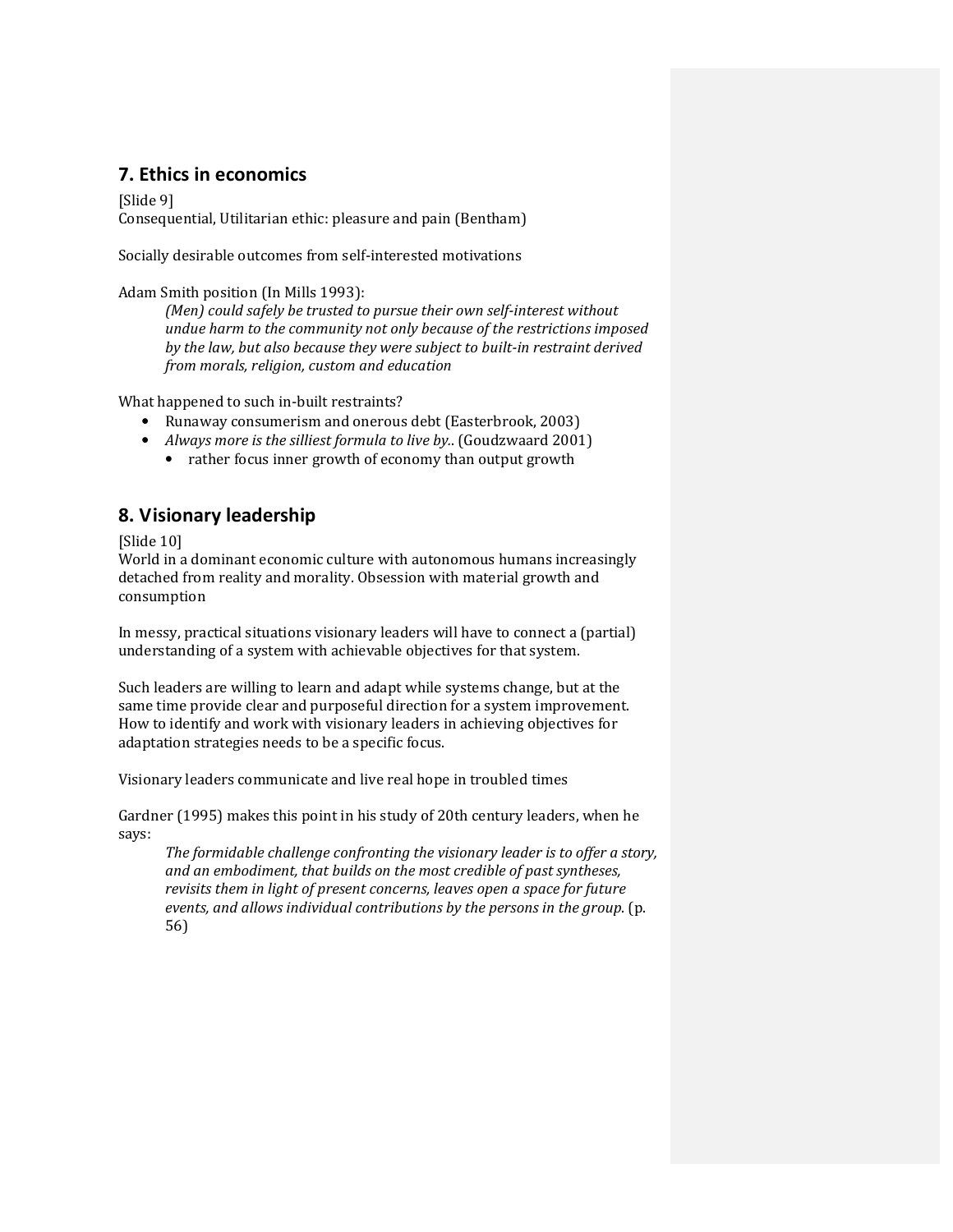# 9. Concluding thoughts

[Slide 11]

Any theoretical scientific (incl. economic) model/prescription has limited view of reality, cannot make claims that affect all of reality. This also applies to systems approaches.

Caution in conclusion, humility in presenting results

Economic science has become the dominant 'intellectual feeder' of culture – institutionalised and politicised

Science as a roleplayer, not as a sole shaper of culture, a need for ethical and political checks and balances

Role for visionary leadership, real hope mobilises practical action

## Bibliography

Ackoff, R. L. 1974. Redesigning the future: A systems approach to societal problems. New York: John Wiley and Sons.

Boulding. General Systems Theory - the Skeleton of Science. Management Science (1956) vol. 2 (3) pp. 197-208

Checkland. P, 1981. Systems thinking, systems practice, John Wiley and Sons Chichester UK.

de Raadt, J.D.R, 1989. Multi-modal systems design: A concern for the issues that matter. Systems Research, 6 (1) pp. 17-25

Easterbrook, G. 2003. The Progress Paradox. How Life Gets Better While People Feel Worse. Random House

Fiksel, J. Sustainability and resilience: toward a systems approach. Sustainability: Science Practice and Policy (2006) vol. 2 (2) pp. 14-21

French, H., Renner, M. & Gardner, G. 2009.Toward a Transatlantic Green New Deal: Tackling the Climate and Economic Crises. HEINRICH BÖLL STIFTUNG PUBLICATION SERIES ON ECOLOGY VOLUME 3, pp. 1-38

Gardner, H. 1995. Leading minds: An anatomy of leadership. New York: Basic Books.

Goudzwaard, B. 2001. Economic growth: is more always better? In: Christianity and the culture of economics, edited by Donald Hay and Alan Kreider. Religion, Culture and Society Series. Cardiff: University of Wales Press.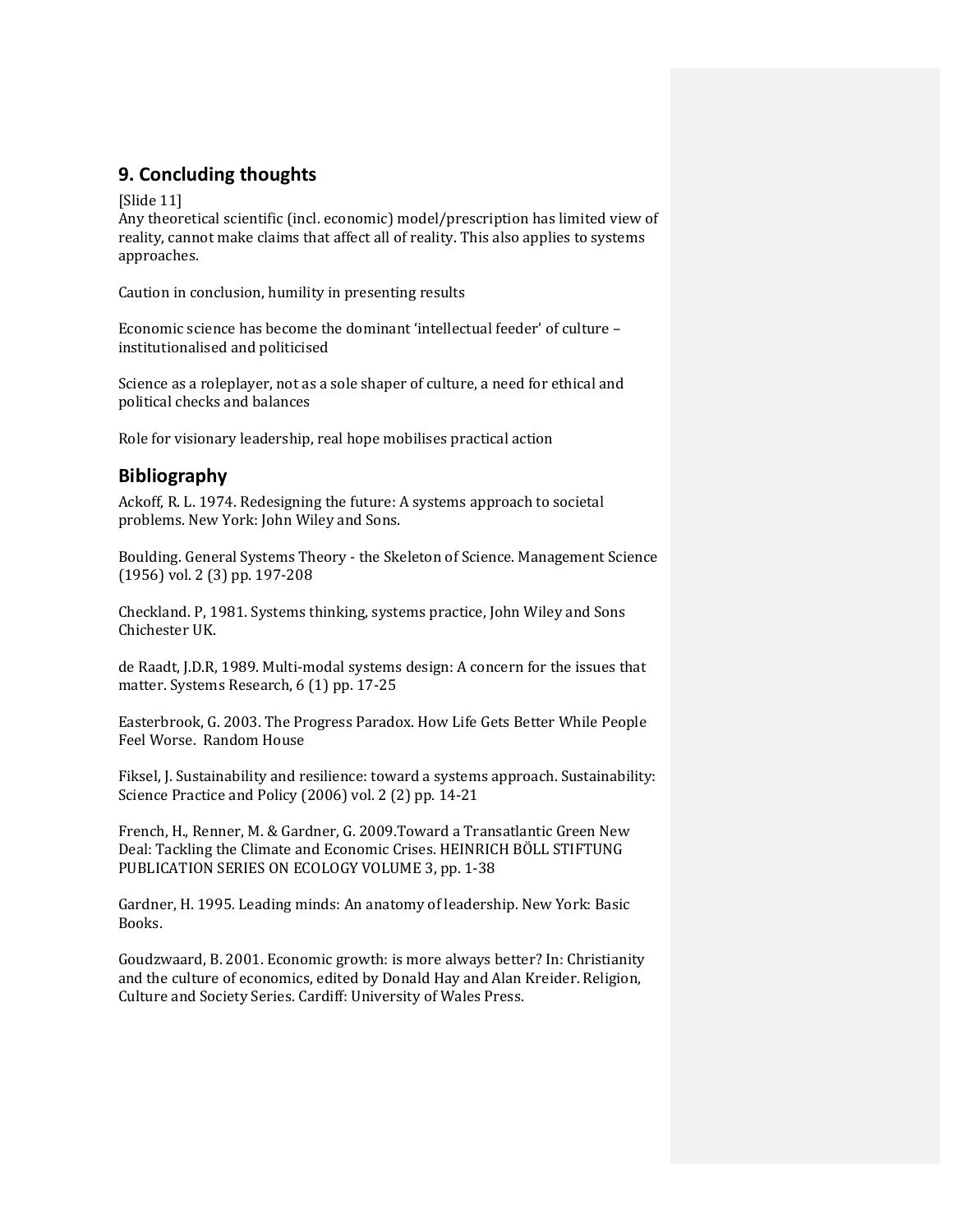Kallis, G., Martinez-Alier, J and Norgaard, R.B. 2009. Paper assets, real debts: An ecological-economic exploration of the global economic crisis. Critical Perspectives on International Business, 5(1/2): 14-25

Krugman, P. 2008. The Return of Depression Economics and the Crises of 2008. London: Penguin.

LaChapella, P.R., McCool, S.F. and Patterson, M.E. 2003. Barriers to Effective Natural Resource Planning in a ''Messy'' World. Society and Natural Resources, 16: 473-490

Loubser, R.A. 2005. Nature vs. Culture in Sustainable Environmental Management. Master of Arts in Philosophy at the North-West University, Potchefstroom Campus, pp. 1-49

Mills, P. 1993. ETHICS IN THE ECONOMY: The need for morality in a competitive market economy. pp. 1-24

Mirijamdotter, A. 1998. A multi-modal systems extension to soft systems methodology. Doctoral Thesis, Lulea University. pp. 1-255

Mitroff, I.I. & Mason, R.O. 1980. Structuring ill-structured policy issues: Further explorations in a methodology for messy problems. Strategic Management Journal, 1(4): 331-342

Peter, Camaren, Mark Swilling, Peet du Plooy, Martin de Wit, Jeremy Wakeford, Johan Lanz, Gareth Haysom, Candice Kelly, Anthony Turton, Alan Brent, Kyle MasonJones, Yvonne Hansen, Brett Cohen. 2011. Greening the South African Growth Path: Transitioning to Sustainability. DBSA Unpublished paper, pp. 1- 44

Rittel, H.W.J. and Webber, M.M. 1973. Dilemmas in a general theory of planning. Policy sciences, 4 (2) pp. 155-169.

Robins, N., Robert Clover, and Charanjit Singh, "A Climate for Recovery," HSBC Global Research, London, 25 February 2009

Ryan, A.J. 2007. A multidisciplinary approach to complex systems design. Thesis submitted for the degree of Doctor of Philosophy. The University of Adelaide.

Söderbaum, P. 2009. A financial crisis on top of the ecological crisis. Real-world economics review, 49: 8-19.

Van den Belt, M. (2004) Mediated Modelling. A system dynamics approach to environmental consensus building, Washington, Island Press.

Formatted: Dutch (Netherlands)

Vennix, J.A.M. 1999. Group model-building: tackling messy problems. System Dynamics Review, 15 (4) pp. 379-401.

Formatted: French (France)